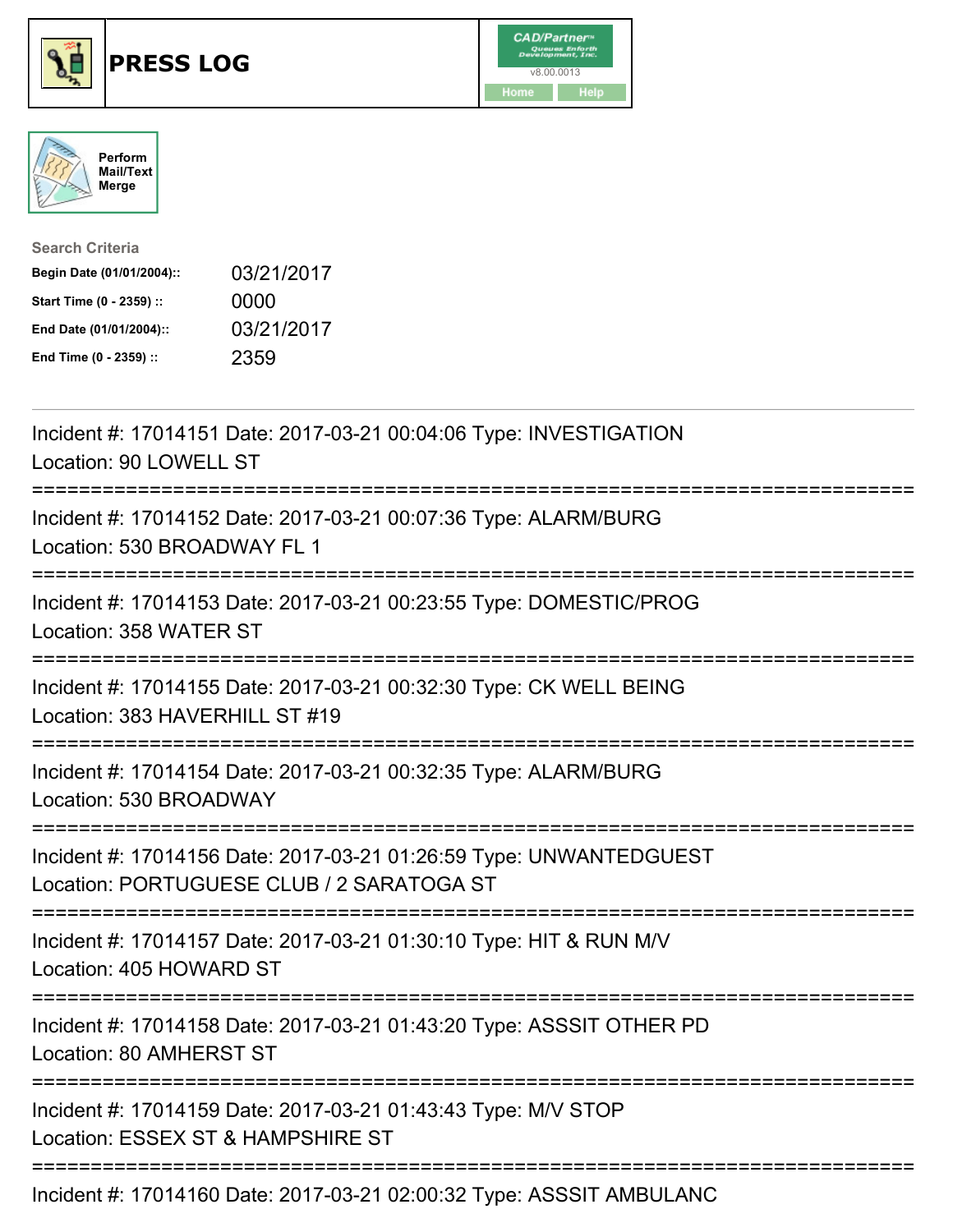Location: 45 MANCHESTER ST #2

| Incident #: 17014161 Date: 2017-03-21 02:02:56 Type: M/V STOP<br>Location: MYRTLE ST & SARATOGA ST                     |
|------------------------------------------------------------------------------------------------------------------------|
| Incident #: 17014162 Date: 2017-03-21 02:03:52 Type: M/V STOP<br>Location: BROADWAY & HAVERHILL ST                     |
| Incident #: 17014163 Date: 2017-03-21 02:22:31 Type: BUILDING CHK<br>Location: HAFFNERS GAS STATION / 469 HAVERHILL ST |
| Incident #: 17014164 Date: 2017-03-21 02:25:02 Type: SPECIAL CHECK<br><b>Location: MILVILLE AV</b>                     |
| Incident #: 17014165 Date: 2017-03-21 02:30:22 Type: TOW OF M/V<br>Location: 550 BROADWAY                              |
| Incident #: 17014166 Date: 2017-03-21 02:50:41 Type: BUILDING CHK<br>Location: BROADWAY LIQUORS / 434 BROADWAY         |
| Incident #: 17014167 Date: 2017-03-21 02:59:34 Type: M/V STOP<br>Location: S UNION ST & SALEM ST                       |
| Incident #: 17014168 Date: 2017-03-21 03:02:40 Type: A&B PAST<br>Location: WARD SIX CLUB / 57 SPRINGFIELD ST           |
| Incident #: 17014169 Date: 2017-03-21 03:09:19 Type: BUILDING CHK<br>Location: CITY MART / 576 HAVERHILL ST            |
| Incident #: 17014170 Date: 2017-03-21 03:13:16 Type: BUILDING CHK<br>Location: 703 HAVERHILL ST                        |
| Incident #: 17014171 Date: 2017-03-21 03:15:02 Type: BUILDING CHK<br>Location: 678 HAVERHILL ST                        |
| Incident #: 17014172 Date: 2017-03-21 03:19:49 Type: BUILDING CHK<br>Location: 3 W LOWELL ST                           |
| Incident #: 17014173 Date: 2017-03-21 03:20:22 Type: M/V STOP<br>Location: HAVERHILL ST & WHITE ST                     |
| Incident #: 17014174 Date: 2017-03-21 03:21:37 Type: NOISE ORD                                                         |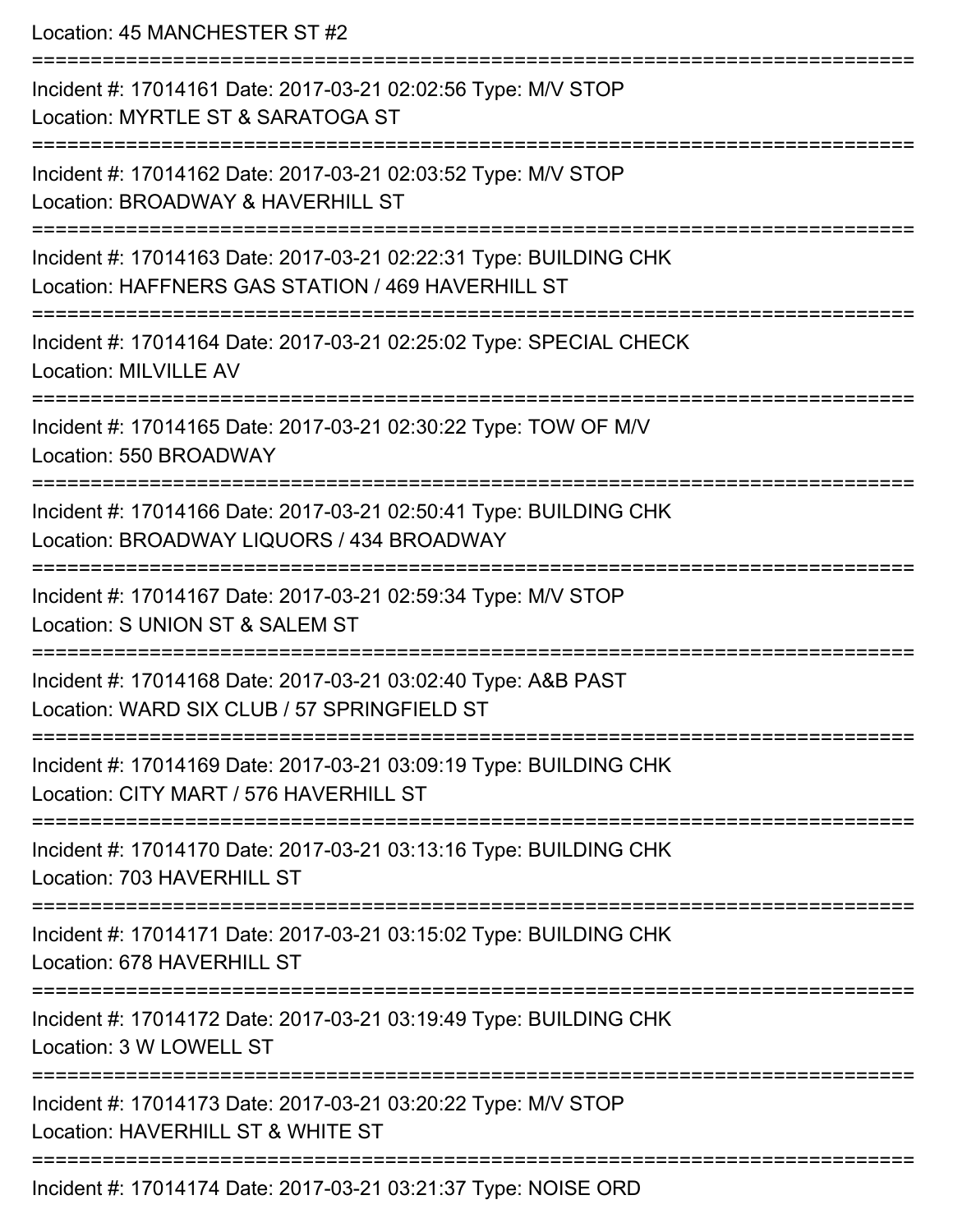| Incident #: 17014175 Date: 2017-03-21 03:24:02 Type: M/V STOP<br>Location: CYPRESS AV & RIVERSIDE DR                          |
|-------------------------------------------------------------------------------------------------------------------------------|
| Incident #: 17014176 Date: 2017-03-21 03:28:25 Type: M/V STOP<br>Location: ISLAND ST & UNION ST                               |
| Incident #: 17014177 Date: 2017-03-21 03:51:14 Type: ALARM/BURG<br>Location: HAFFNER'S / 469 HAVERHILL ST                     |
| Incident #: 17014178 Date: 2017-03-21 03:58:23 Type: BUILDING CHK<br>Location: CITY HALL / 200 COMMON ST                      |
| Incident #: 17014179 Date: 2017-03-21 04:00:11 Type: M/V STOP<br>Location: HAVERHILL ST & NEWBURY ST                          |
| :===============<br>Incident #: 17014180 Date: 2017-03-21 04:05:40 Type: UNWANTEDGUEST<br>Location: TEDESCHI / 390 S UNION ST |
| Incident #: 17014181 Date: 2017-03-21 04:09:17 Type: M/V STOP<br><b>Location: MARSTON ST</b>                                  |
| Incident #: 17014182 Date: 2017-03-21 04:12:38 Type: BUILDING CHK<br>Location: COMMONWEALTH MOTOR CHEVY / 1 COMMONWEALTH DR   |
| Incident #: 17014183 Date: 2017-03-21 04:13:35 Type: BUILDING CHK<br>Location: LA GRANDE MULTISERVICE / 44 MYRTLE ST          |
| Incident #: 17014184 Date: 2017-03-21 04:43:46 Type: ALARM/BURG<br>Location: WENDY'S / 99 WINTHROP AV                         |
| Incident #: 17014185 Date: 2017-03-21 05:43:42 Type: ASSIST FIRE<br>Location: S UNION ST & SALEM ST                           |
| Incident #: 17014186 Date: 2017-03-21 06:15:04 Type: MV/BLOCKING<br>Location: 153 GARDEN ST                                   |
| Incident #: 17014187 Date: 2017-03-21 06:56:06 Type: INVESTIGATION<br>Location: 42 WHITE ST                                   |
| Incident #: 17014188 Date: 2017-03-21 07:01:46 Type: GENERAL SERV                                                             |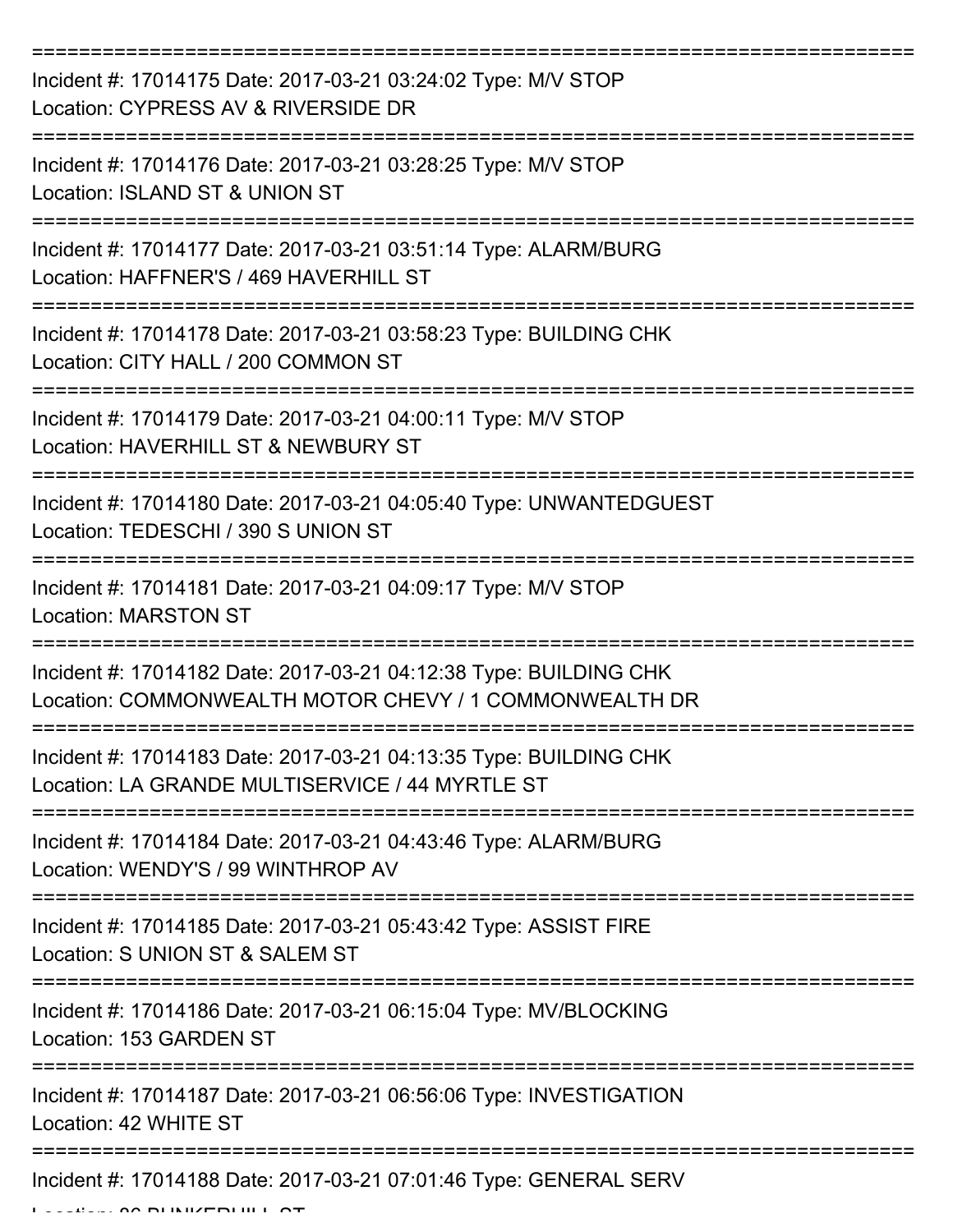| Incident #: 17014189 Date: 2017-03-21 07:15:11 Type: AUTO ACC/UNK PI<br>Location: DARTMOUTH ST & HAVERHILL ST |
|---------------------------------------------------------------------------------------------------------------|
| Incident #: 17014190 Date: 2017-03-21 07:22:37 Type: DISTURBANCE<br>Location: 99 WINTHROP AV                  |
| Incident #: 17014191 Date: 2017-03-21 07:24:30 Type: LARCENY/PAST<br>Location: 50 MONMOUTH ST                 |
| Incident #: 17014192 Date: 2017-03-21 07:50:22 Type: ALARMS<br>Location: 80 CAMBRIDGE ST                      |
| Incident #: 17014193 Date: 2017-03-21 07:55:21 Type: ASSSIT AMBULANC<br>Location: S BROADWAY & SALEM ST       |
| Incident #: 17014194 Date: 2017-03-21 08:02:04 Type: NEIGHBOR PROB<br>Location: 42 CANTON ST                  |
| Incident #: 17014195 Date: 2017-03-21 08:05:40 Type: B&E/PAST<br>Location: 29 BARKER ST                       |
| Incident #: 17014196 Date: 2017-03-21 08:42:53 Type: M/V STOP<br>Location: PARKER ST & SALEM ST               |
| Incident #: 17014197 Date: 2017-03-21 08:44:55 Type: M/V STOP<br>Location: HAMPSHIRE ST & HAVERHILL ST        |
| Incident #: 17014198 Date: 2017-03-21 09:01:50 Type: SUS PERS/MV<br>Location: 16 MT AUBURN ST                 |
| Incident #: 17014199 Date: 2017-03-21 09:04:47 Type: INVEST CONT<br>Location: 92 EVERETT ST                   |
| Incident #: 17014200 Date: 2017-03-21 09:05:42 Type: DISTURBANCE<br>Location: CLADDAGH PUB / 399 CANAL ST     |
| Incident #: 17014201 Date: 2017-03-21 09:19:33 Type: M/V STOP<br>Location: PARKER ST & SALEM ST               |
| Incident #: 17014202 Date: 2017-03-21 09:21:49 Type: M/V STOP<br>I occion: C I INIIONI CT & IMINITUDOD AV     |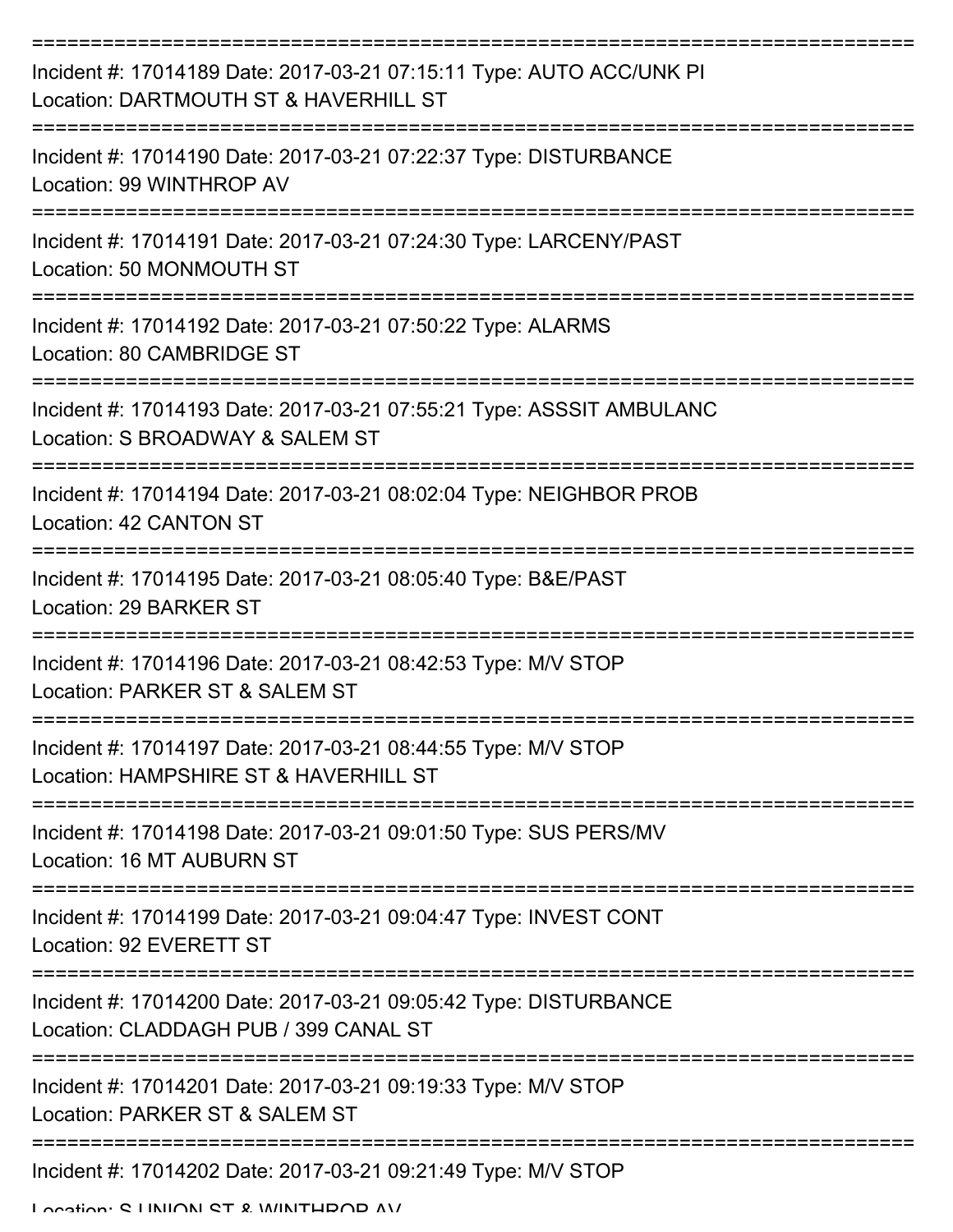| Incident #: 17014203 Date: 2017-03-21 09:36:22 Type: M/V STOP<br><b>Location: 118 FRANKLIN ST</b>                          |
|----------------------------------------------------------------------------------------------------------------------------|
| Incident #: 17014204 Date: 2017-03-21 09:41:26 Type: RECOV/STOL/MV<br>Location: CUSTER ST & PROSPECT ST                    |
| Incident #: 17014205 Date: 2017-03-21 09:45:23 Type: M/V STOP<br>Location: CENTRAL CATHOLIC HIGH SCHOOL / 300 HAMPSHIRE ST |
| Incident #: 17014206 Date: 2017-03-21 09:51:30 Type: M/V STOP<br>Location: 342 BROADWAY                                    |
| Incident #: 17014207 Date: 2017-03-21 09:53:31 Type: INVESTIGATION<br>Location: BRUCE SCHOOL / 135 BUTLER ST               |
| Incident #: 17014208 Date: 2017-03-21 09:57:49 Type: TOW OF M/V<br>Location: 2 APPLETON ST                                 |
| Incident #: 17014209 Date: 2017-03-21 09:59:29 Type: SUS PERS/MV<br><b>Location: EVERETT ST</b>                            |
| Incident #: 17014211 Date: 2017-03-21 10:02:35 Type: FRAUD<br>Location: 51 ROLLINS ST                                      |
| Incident #: 17014210 Date: 2017-03-21 10:04:33 Type: M/V STOP<br>Location: 29 TREMONT ST                                   |
| ----------------<br>Incident #: 17014212 Date: 2017-03-21 10:05:19 Type: TOW OF M/V<br>Location: 215 HIGH ST               |
| Incident #: 17014213 Date: 2017-03-21 10:05:22 Type: TOW OF M/V<br>Location: 14 BEACON ST                                  |
| Incident #: 17014214 Date: 2017-03-21 10:09:42 Type: SEARCHWARRANT<br>Location: 9 SAXONIA AV                               |
| Incident #: 17014215 Date: 2017-03-21 10:13:19 Type: M/V STOP<br>Location: BROADWAY & COMMON ST                            |
| Incident #: 17014216 Date: 2017-03-21 10:30:18 Type: SUS PERS/MV<br>Location: S UNION ST & SALEM ST                        |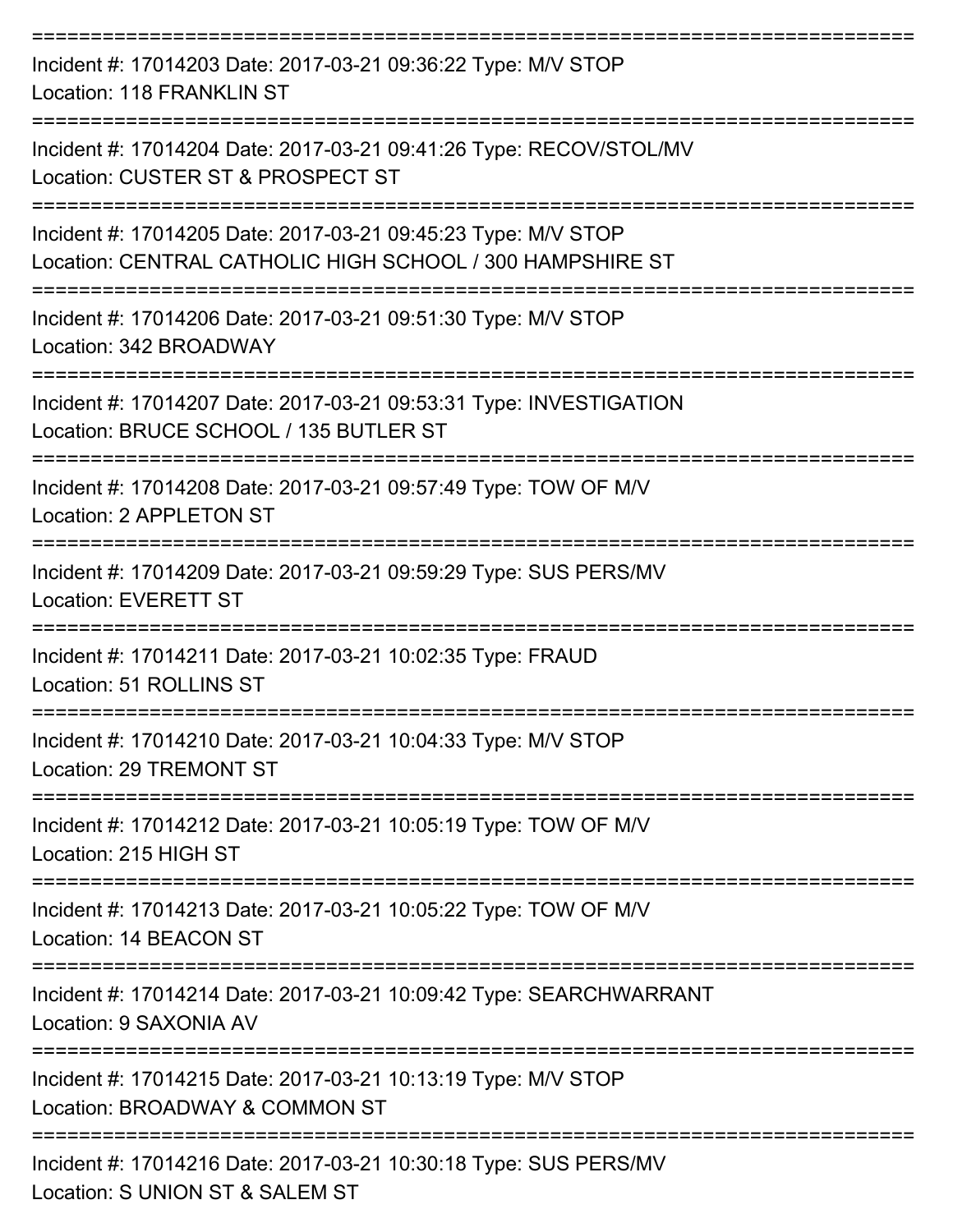| Incident #: 17014217 Date: 2017-03-21 10:31:42 Type: SUS PERS/MV<br><b>Location: EVERETT ST</b>                                   |
|-----------------------------------------------------------------------------------------------------------------------------------|
| Incident #: 17014218 Date: 2017-03-21 10:32:30 Type: M/V STOP<br>Location: EMBANKMENT RD & WATER ST                               |
| Incident #: 17014219 Date: 2017-03-21 10:38:22 Type: VIO CITY ORD<br><b>Location: LEROY AV</b><br>=============================   |
| Incident #: 17014220 Date: 2017-03-21 10:55:20 Type: M/V STOP<br>Location: 89 ARLINGTON ST<br>=================================== |
| Incident #: 17014221 Date: 2017-03-21 10:59:54 Type: ALARM/HOLD<br>Location: 201 LAWRENCE ST                                      |
| Incident #: 17014222 Date: 2017-03-21 11:00:12 Type: M/V STOP<br>Location: GARDEN ST & NEWBURY ST                                 |
| :===========================<br>Incident #: 17014223 Date: 2017-03-21 11:02:19 Type: B&E/MV/PAST<br>Location: 107 ARLINGTON ST    |
| Incident #: 17014224 Date: 2017-03-21 11:07:34 Type: PARK & WALK<br>Location: BRADFORD ST & BROADWAY                              |
| Incident #: 17014225 Date: 2017-03-21 11:16:46 Type: M/V STOP<br>Location: 4AP223 / SOUTH ST & WEDGEWOOD RD                       |
| Incident #: 17014226 Date: 2017-03-21 11:18:56 Type: MEDIC SUPPORT<br>Location: 93 ANDOVER ST                                     |
| Incident #: 17014227 Date: 2017-03-21 11:20:37 Type: M/V STOP<br>Location: FRANKLIN ST & LOWELL ST                                |
| Incident #: 17014228 Date: 2017-03-21 11:22:28 Type: INVESTIGATION<br>Location: LAWRENCE HIGH SCHOOL / 71 N PARISH RD             |
| Incident #: 17014229 Date: 2017-03-21 11:23:01 Type: MV/BLOCKING<br>Location: 12 METHUEN ST                                       |
| Incident #: 17014231 Date: 2017-03-21 11:26:31 Type: HIT & RUN PED<br>Location: LAWRENCE ST & PARK ST                             |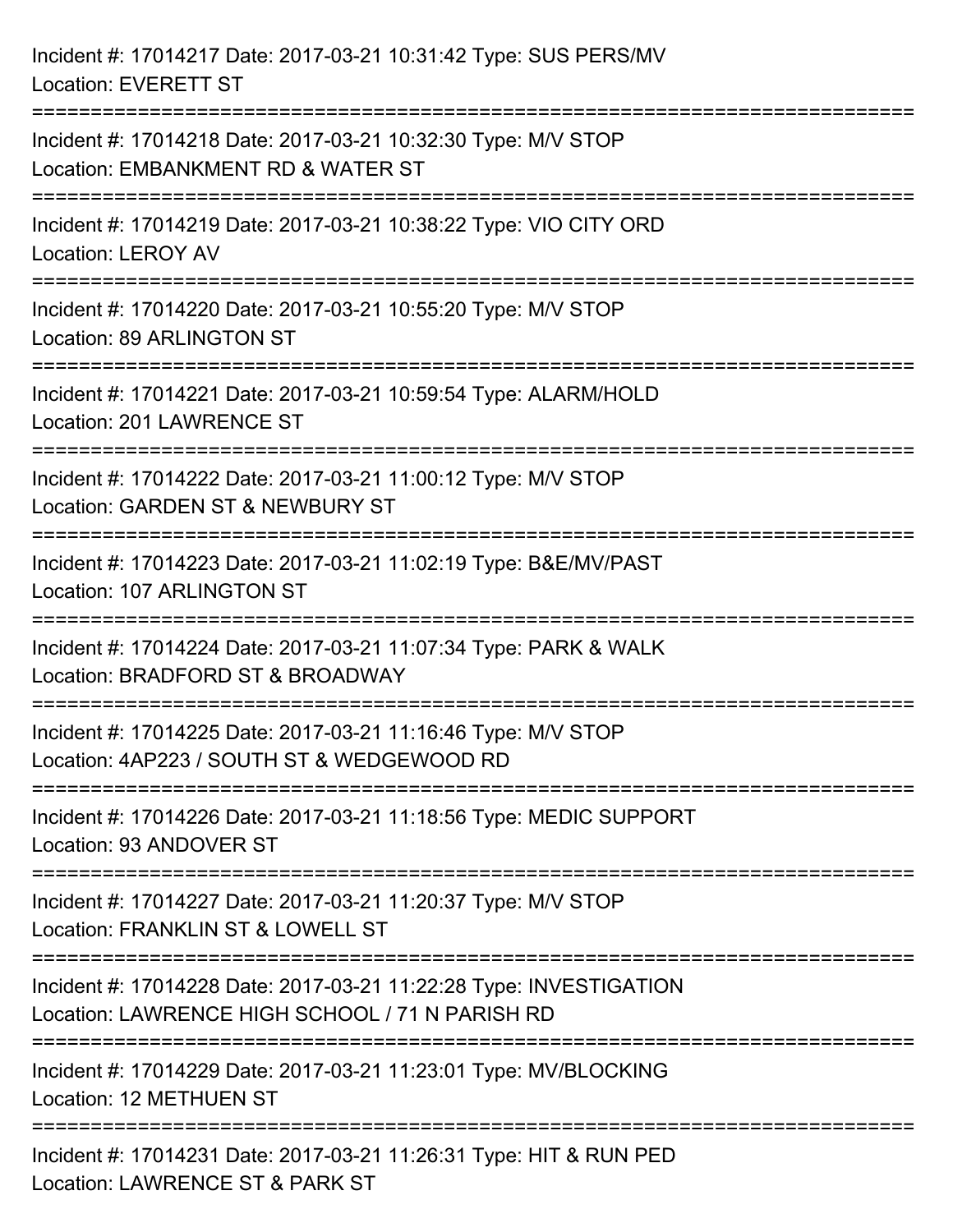| Incident #: 17014230 Date: 2017-03-21 11:26:41 Type: SUS PERS/MV<br>Location: 86 BROADWAY                                  |
|----------------------------------------------------------------------------------------------------------------------------|
| Incident #: 17014232 Date: 2017-03-21 11:33:35 Type: DISTURBANCE<br>Location: FROST SCHOOL / 33 HAMLET ST                  |
| Incident #: 17014233 Date: 2017-03-21 11:34:22 Type: DISTURBANCE<br>Location: 24 LENOX ST                                  |
| Incident #: 17014234 Date: 2017-03-21 11:37:06 Type: M/V STOP<br>Location: 615RD3 / SOUTH ST & WEDGEWOOD RD                |
| Incident #: 17014235 Date: 2017-03-21 11:42:48 Type: INVESTIGATION<br>Location: 550 BROADWAY                               |
| Incident #: 17014236 Date: 2017-03-21 11:52:41 Type: M/V STOP<br>Location: SOUTH ST & WEDGEWOOD RD                         |
| Incident #: 17014237 Date: 2017-03-21 11:59:25 Type: M/V STOP<br>Location: SOUTH ST & WEDGEWOOD RD<br>==================== |
| Incident #: 17014238 Date: 2017-03-21 12:01:58 Type: INVESTIGATION<br>Location: 38 PEARL ST                                |
| Incident #: 17014239 Date: 2017-03-21 12:04:43 Type: ANIMAL COMPL<br>Location: 56-62 BERKELEY ST                           |
| Incident #: 17014240 Date: 2017-03-21 12:08:37 Type: M/V STOP<br>Location: SOUTH ST & WEDGEWOOD RD                         |
| Incident #: 17014241 Date: 2017-03-21 12:10:10 Type: 209A/SERVE<br>Location: 2 APPLETON ST                                 |
| Incident #: 17014242 Date: 2017-03-21 12:14:38 Type: WIRE DOWN<br>Location: 2 KINGSTON ST                                  |
| Incident #: 17014243 Date: 2017-03-21 12:16:58 Type: INVEST CONT<br>Location: 18 MELROSE ST                                |
| Incident #: 17014244 Date: 2017-03-21 12:19:15 Type: M/V STOP<br>Location: SOUTH ST & WEDGEWOOD RD                         |

===========================================================================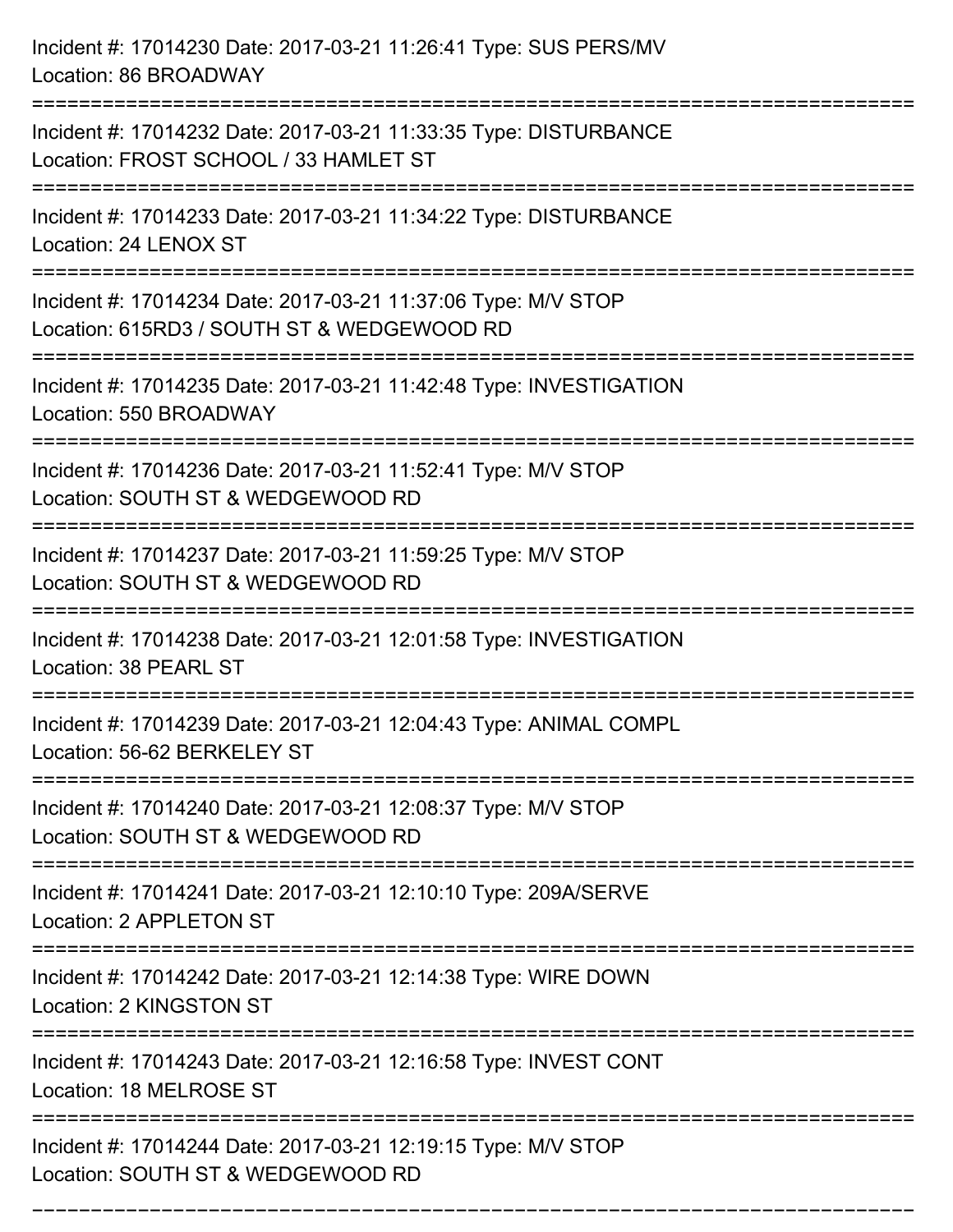| Incident #: 17014245 Date: 2017-03-21 12:21:18 Type: WIRE DOWN<br>Location: 13 KINGSTON ST                                            |
|---------------------------------------------------------------------------------------------------------------------------------------|
| Incident #: 17014246 Date: 2017-03-21 12:22:50 Type: M/V STOP<br>Location: SOUTH ST & WEDGEWOOD RD                                    |
| Incident #: 17014247 Date: 2017-03-21 12:25:46 Type: UNKNOWN PROB<br>Location: 10 ESSEX AV                                            |
| Incident #: 17014248 Date: 2017-03-21 12:27:36 Type: INVEST CONT<br>Location: LAWRENCE ST & PARK ST                                   |
| Incident #: 17014249 Date: 2017-03-21 12:29:11 Type: DRUG OVERDOSE<br>Location: 48 CEDAR ST                                           |
| Incident #: 17014250 Date: 2017-03-21 12:32:19 Type: MAL DAMAGE<br>Location: 238 ESSEX ST                                             |
| Incident #: 17014251 Date: 2017-03-21 12:34:01 Type: UNWANTEDGUEST<br>Location: 209 BAILEY ST                                         |
| Incident #: 17014252 Date: 2017-03-21 12:37:00 Type: M/V STOP<br>Location: GRAFTON ST & S UNION ST                                    |
| Incident #: 17014253 Date: 2017-03-21 12:37:37 Type: AUTO ACC/NO PI<br>Location: AMES ST & OHIO AV                                    |
| Incident #: 17014254 Date: 2017-03-21 12:46:41 Type: M/V STOP<br>Location: 75 SALEM ST                                                |
| Incident #: 17014255 Date: 2017-03-21 12:46:56 Type: INVEST CONT<br>Location: MONMOUTH ST & PARK ST                                   |
| Incident #: 17014256 Date: 2017-03-21 12:50:35 Type: SUS PERS/MV<br>Location: BROADWAY & HAVERHILL ST                                 |
| ---------------------------------<br>Incident #: 17014257 Date: 2017-03-21 12:56:50 Type: WIRE DOWN<br><b>Location: 3 KINGSTON ST</b> |
| Incident #: 17014258 Date: 2017-03-21 13:03:19 Type: B&E/MV/PAST<br>Location: 26 BENNINGTON ST                                        |
|                                                                                                                                       |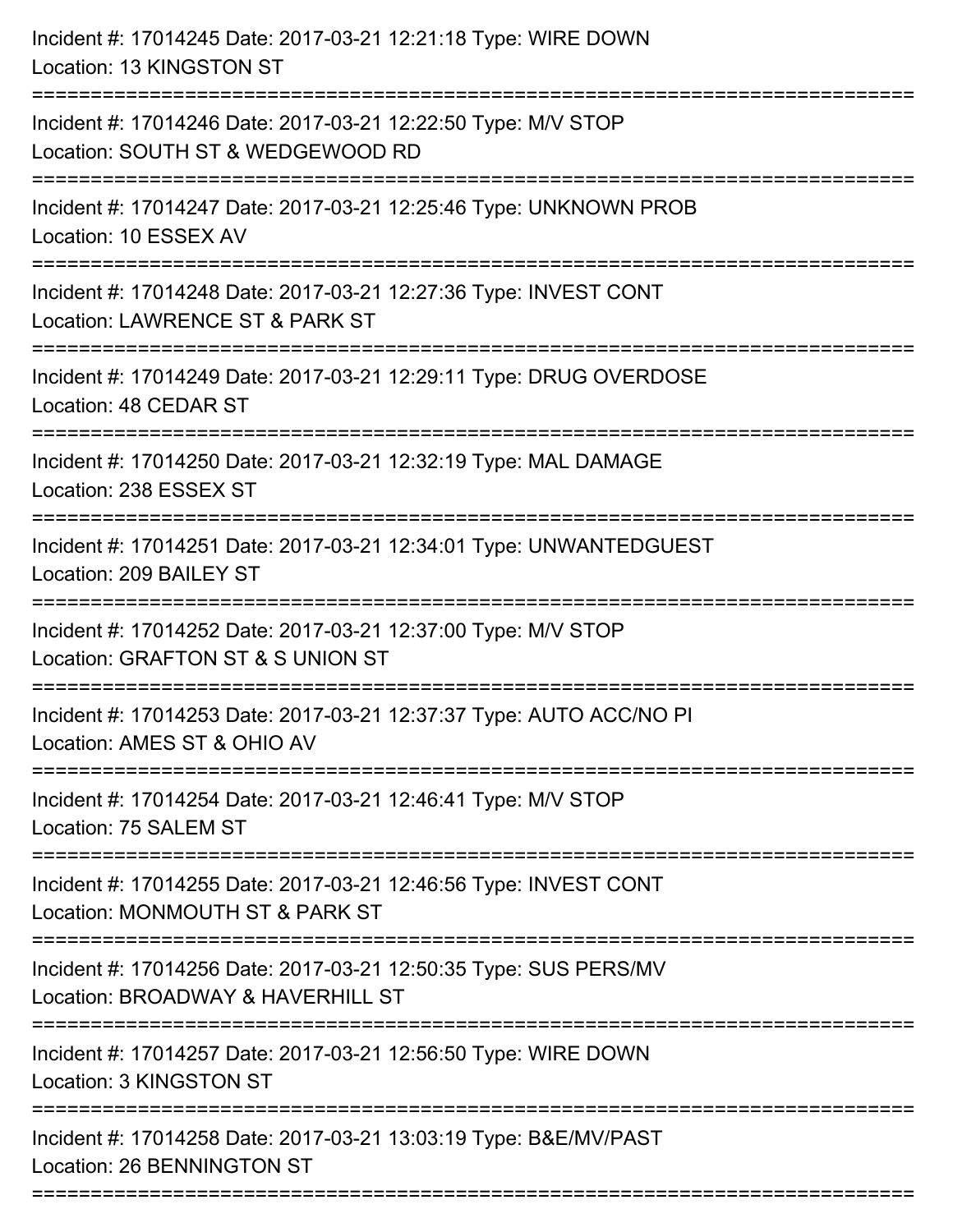|  |  | Location: 42 YOUNG AV |  |
|--|--|-----------------------|--|
|--|--|-----------------------|--|

| Incident #: 17014259 Date: 2017-03-21 13:20:48 Type: SUS PERS/MV<br>Location: WINTHROP AV                                 |
|---------------------------------------------------------------------------------------------------------------------------|
| Incident #: 17014260 Date: 2017-03-21 13:21:46 Type: CK WELL BEING<br>Location: 685 ESSEX ST #2-10                        |
| Incident #: 17014261 Date: 2017-03-21 13:26:38 Type: INVESTIGATION<br>Location: 90 LOWELL ST                              |
| Incident #: 17014263 Date: 2017-03-21 13:35:21 Type: WARRANT SERVE<br>Location: 108 EXETER ST                             |
| Incident #: 17014264 Date: 2017-03-21 13:50:37 Type: TOW OF M/V<br>Location: 101 NEWBURY ST                               |
| Incident #: 17014265 Date: 2017-03-21 13:54:46 Type: RECOV/STOL/MV<br>Location: SHEEHAN'S TOWING SERVICE / 27 LAWRENCE ST |
| Incident #: 17014266 Date: 2017-03-21 13:55:21 Type: M/V STOP<br>Location: 57 WINTHROP AV                                 |
| =========<br>Incident #: 17014267 Date: 2017-03-21 14:00:23 Type: M/V STOP<br>Location: DURHAM ST & S BROADWAY            |
| Incident #: 17014268 Date: 2017-03-21 14:31:56 Type: UNKNOWN PROB<br>Location: 165 CRAWFORD ST                            |
| Incident #: 17014269 Date: 2017-03-21 14:41:32 Type: HARASSMENT<br>Location: 241 SALEM ST                                 |
| Incident #: 17014270 Date: 2017-03-21 15:02:07 Type: UNKNOWN PROB<br>Location: 210 PHILLIPS ST                            |
| Incident #: 17014271 Date: 2017-03-21 15:03:16 Type: MV/BLOCKING<br>Location: PARTHUM SCHOOL / 255 E HAVERHILL ST         |
| Incident #: 17014272 Date: 2017-03-21 15:06:02 Type: DISTURBANCE<br>Location: 202 LAWRENCE ST                             |
|                                                                                                                           |

Incident #: 17014273 Date: 2017 03 21 15:08:10 Type: WARRANT SERVE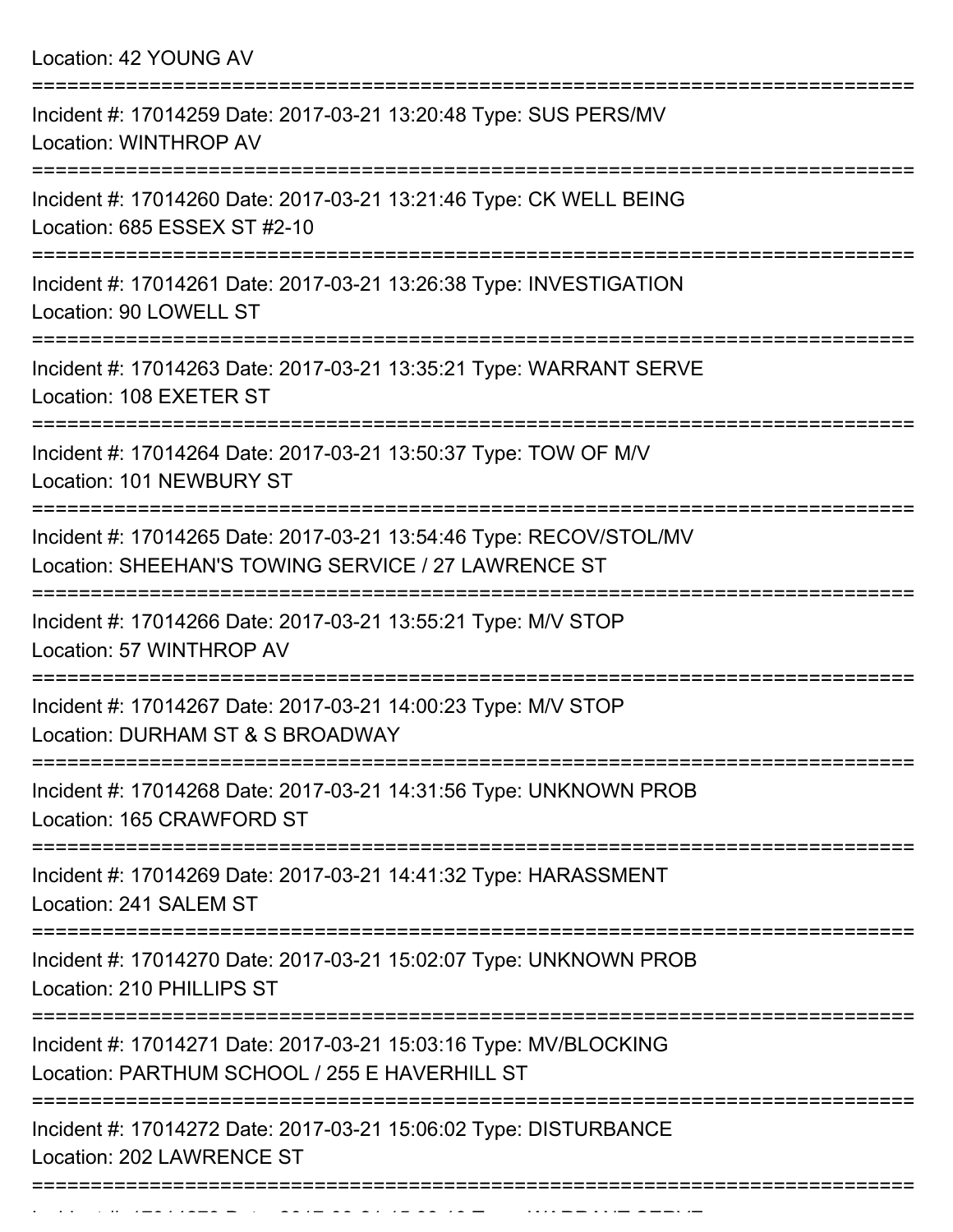Location: 147 OXFORD ST

| Incident #: 17014274 Date: 2017-03-21 15:09:51 Type: WIRE DOWN<br>Location: 143 WEST ST                |
|--------------------------------------------------------------------------------------------------------|
| Incident #: 17014275 Date: 2017-03-21 15:31:13 Type: AUTO ACC/NO PI<br>Location: ACTON ST & WEST ST    |
| Incident #: 17014276 Date: 2017-03-21 15:41:03 Type: M/V STOP<br>Location: FRANKLIN ST & LOWELL ST     |
| Incident #: 17014278 Date: 2017-03-21 15:57:10 Type: HIT & RUN M/V<br>Location: ABBOTT ST & S UNION ST |
| Incident #: 17014277 Date: 2017-03-21 15:57:14 Type: M/V STOP<br>Location: METHUEN ST & MILL ST        |
| Incident #: 17014279 Date: 2017-03-21 15:58:35 Type: M/V STOP<br>Location: FRANKLIN ST & LOWELL ST     |
| Incident #: 17014280 Date: 2017-03-21 16:03:27 Type: M/V STOP<br>Location: GARDEN ST & NEWBURY ST      |
| Incident #: 17014281 Date: 2017-03-21 16:05:29 Type: M/V STOP<br>Location: 2 MAY ST                    |
| Incident #: 17014283 Date: 2017-03-21 16:14:01 Type: 209A/SERVE<br>Location: 42 CANTON ST              |
| Incident #: 17014282 Date: 2017-03-21 16:16:55 Type: ANIMAL COMPL<br>Location: 167 BUTLER ST           |
| Incident #: 17014284 Date: 2017-03-21 16:26:01 Type: 209A/SERVE<br>Location: 112 ARLINGTON ST          |
| Incident #: 17014285 Date: 2017-03-21 16:32:05 Type: 209A/SERVE<br>Location: 33 RHINE ST               |
| Incident #: 17014286 Date: 2017-03-21 16:49:38 Type: 209A/SERVE<br>Location: 26 BODWELL ST             |
|                                                                                                        |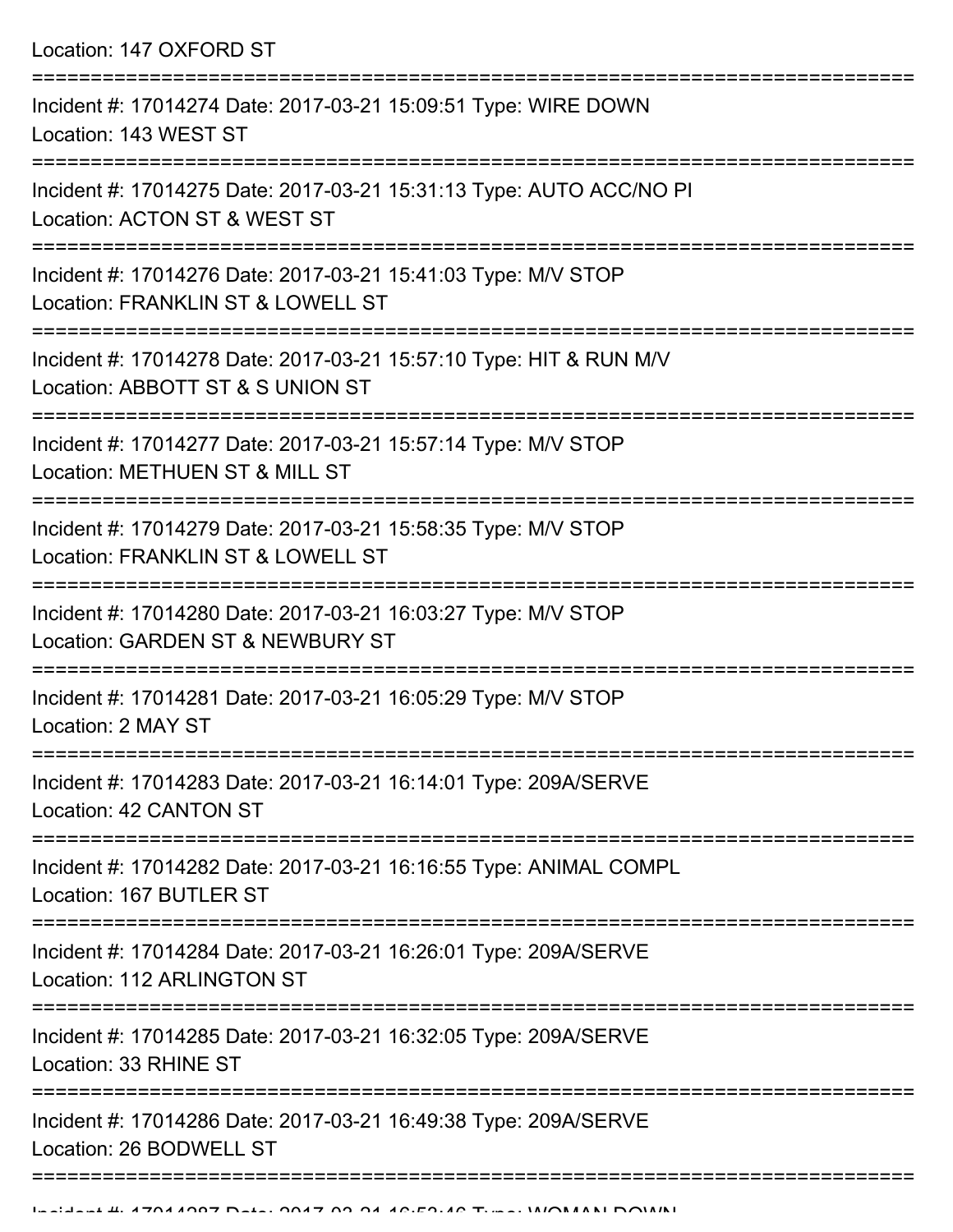| Location: WENDYS / 55 HAMPSHIRE ST                                                                                               |
|----------------------------------------------------------------------------------------------------------------------------------|
| Incident #: 17014288 Date: 2017-03-21 16:59:35 Type: DISTURBANCE<br>Location: 31 JACKSON ST<br>:============================     |
| Incident #: 17014289 Date: 2017-03-21 17:04:27 Type: MEDIC SUPPORT<br>Location: 107 LAWRENCE ST                                  |
| Incident #: 17014290 Date: 2017-03-21 17:11:44 Type: A&B PAST<br>Location: 203 FERRY ST FL 3<br>________________________________ |
| Incident #: 17014291 Date: 2017-03-21 17:24:00 Type: RECOV/STOL/MV<br>Location: 250 HIGH ST                                      |
| Incident #: 17014292 Date: 2017-03-21 17:39:03 Type: M/V STOP<br>Location: HAMPSHIRE ST & LOWELL ST                              |
| Incident #: 17014293 Date: 2017-03-21 17:40:25 Type: INVESTIGATION<br>Location: 90 LOWELL ST                                     |
| Incident #: 17014294 Date: 2017-03-21 17:41:14 Type: M/V STOP<br>Location: BROADWAY & FLORENCE ST                                |
| Incident #: 17014295 Date: 2017-03-21 17:58:50 Type: ASSSIT OTHER PD<br>Location: 204 S UNION ST #2L                             |
| ---------------------------<br>Incident #: 17014296 Date: 2017-03-21 18:11:26 Type: INVEST CONT<br>Location: 256 ESSEX ST #202   |
| Incident #: 17014301 Date: 2017-03-21 18:12:11 Type: GENERAL SERV<br>Location: 90 LOWELL ST                                      |
| Incident #: 17014297 Date: 2017-03-21 18:15:36 Type: CK WELL BEING<br>Location: BROADWAY LIQUORS / 434 BROADWAY                  |
| Incident #: 17014298 Date: 2017-03-21 18:17:23 Type: M/V STOP<br>Location: 180 BROADWAY                                          |
| Incident #: 17014299 Date: 2017-03-21 18:19:14 Type: DRUG VIO<br>Location: MARBLE AV & WATER ST                                  |
| Incident #: 17014300 Date: 2017-03-21 18:31:04 Type: INVEST CONT                                                                 |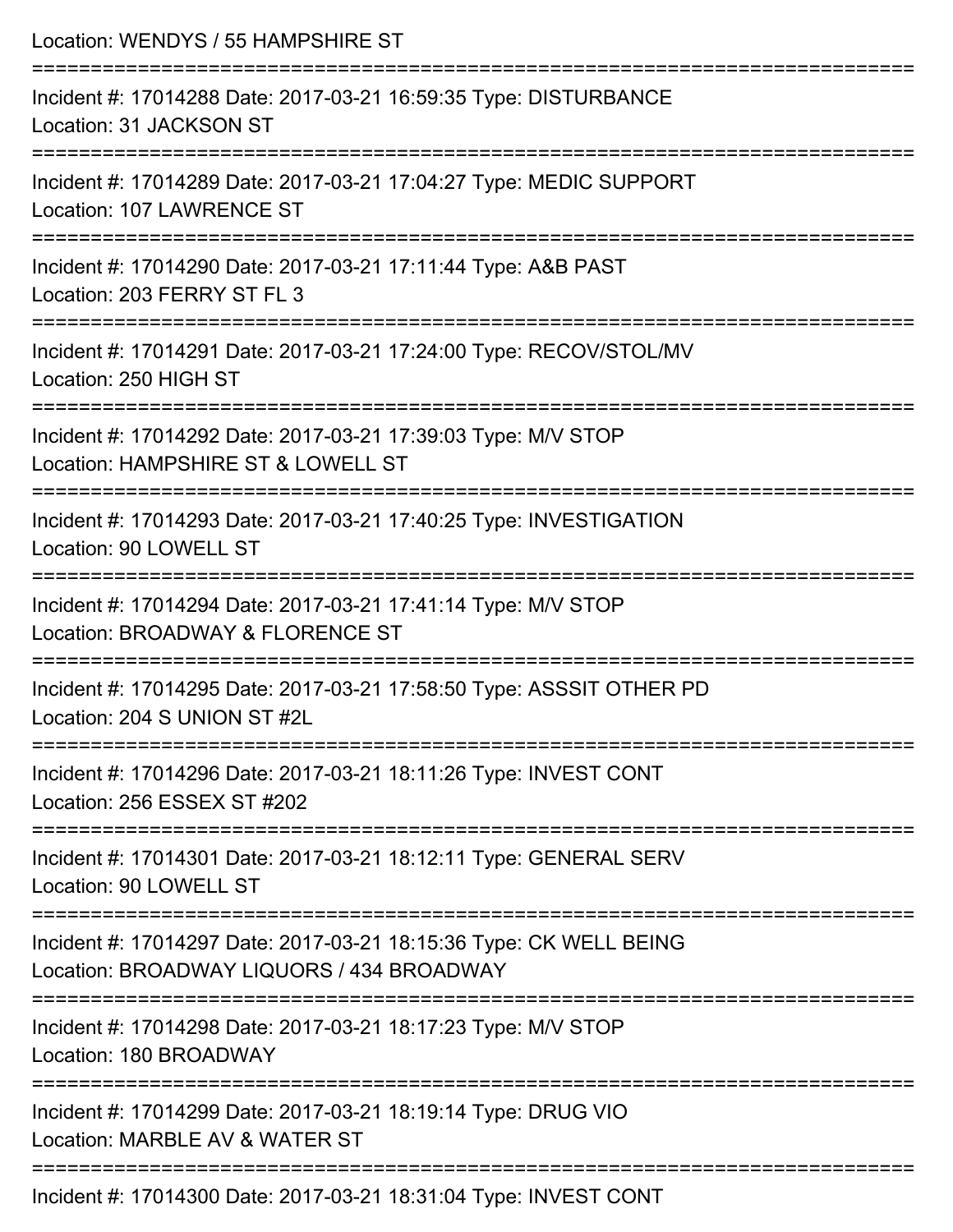| Incident #: 17014302 Date: 2017-03-21 18:41:42 Type: SPECIAL CHECK<br>Location: CLADDAGH PUB / 399 CANAL ST<br>:==================================== |
|------------------------------------------------------------------------------------------------------------------------------------------------------|
| Incident #: 17014303 Date: 2017-03-21 18:44:17 Type: HIT & RUN M/V<br>Location: 34 HAVERHILL ST                                                      |
| Incident #: 17014304 Date: 2017-03-21 18:51:54 Type: 209A/SERVE<br>Location: 570 S UNION ST                                                          |
| Incident #: 17014305 Date: 2017-03-21 19:01:03 Type: SUS PERS/MV<br>Location: 351 BROADWAY                                                           |
| Incident #: 17014306 Date: 2017-03-21 19:08:25 Type: 209A/SERVE<br>Location: 33 PORTLAND ST                                                          |
| Incident #: 17014307 Date: 2017-03-21 19:16:34 Type: VIO CITY ORD<br>Location: 8 E HAVERHILL ST                                                      |
| Incident #: 17014308 Date: 2017-03-21 19:53:57 Type: DISTURBANCE<br>Location: 18 BELLEVUE ST                                                         |
| Incident #: 17014309 Date: 2017-03-21 20:06:28 Type: INVESTIGATION<br>Location: 150 MYRTLE ST                                                        |
| Incident #: 17014310 Date: 2017-03-21 20:14:27 Type: DK (DRUNK)<br>Location: SAL'S RESTURANT / 354 MERRIMACK ST                                      |
| Incident #: 17014311 Date: 2017-03-21 20:33:07 Type: DISTURBANCE<br>Location: 47 KENT ST #B                                                          |
| Incident #: 17014312 Date: 2017-03-21 20:35:06 Type: NOTIFICATION<br>Location: 8 SILESIA CT                                                          |
| Incident #: 17014313 Date: 2017-03-21 20:42:07 Type: MEDIC SUPPORT<br>Location: 3 WOODLAND ST #15                                                    |
| Incident #: 17014314 Date: 2017-03-21 20:56:15 Type: M/V STOP<br>Location: 425 MARKET ST                                                             |
| Incident #: 17014315 Date: 2017-03-21 20:56:42 Type: M/V STOP                                                                                        |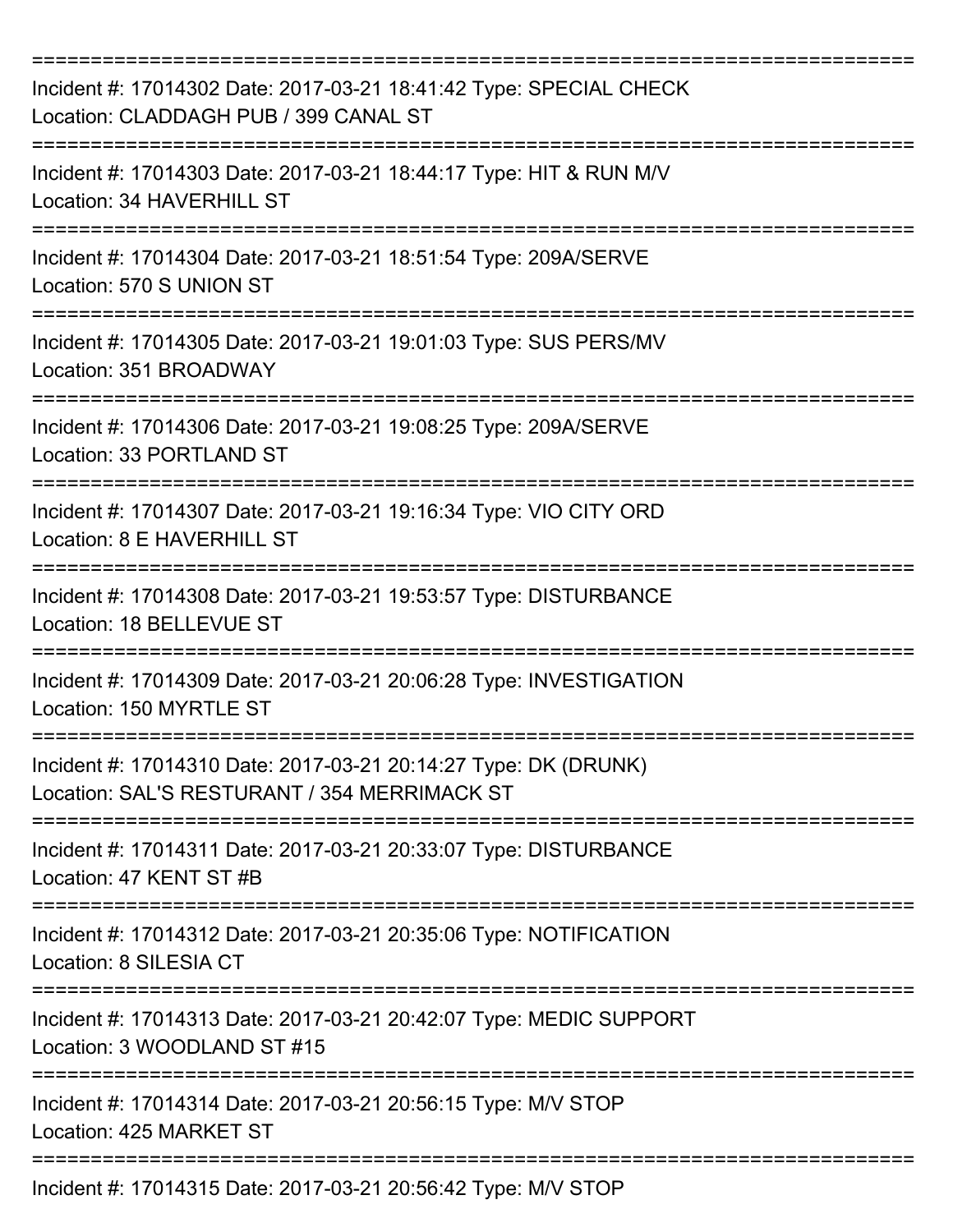| Incident #: 17014316 Date: 2017-03-21 21:06:10 Type: M/V STOP<br>Location: FOSTER ST & MARKET ST              |
|---------------------------------------------------------------------------------------------------------------|
| Incident #: 17014317 Date: 2017-03-21 21:12:41 Type: ALARM/BURG<br>Location: 620 ESSEX ST                     |
| Incident #: 17014318 Date: 2017-03-21 21:19:55 Type: ANIMAL COMPL<br>Location: JACKSON ST & KNOX ST           |
| Incident #: 17014319 Date: 2017-03-21 21:24:01 Type: SUS PERS/MV<br>Location: 40 BELMONT ST                   |
| Incident #: 17014320 Date: 2017-03-21 21:27:32 Type: GENERAL SERV<br>Location: MARKET ST & PARKER ST          |
| Incident #: 17014321 Date: 2017-03-21 21:59:51 Type: M/V STOP<br>Location: COMMON ST & NEWBURY ST             |
| Incident #: 17014322 Date: 2017-03-21 22:02:39 Type: COURT DOC SERVE<br>Location: 319 HIGH ST                 |
| Incident #: 17014323 Date: 2017-03-21 22:05:52 Type: AUTO ACC/NO PI<br>Location: LAWRENCE ST & MAPLE ST       |
| Incident #: 17014324 Date: 2017-03-21 22:21:04 Type: M/V STOP<br>Location: OSGOOD ST & SALEM ST               |
| Incident #: 17014325 Date: 2017-03-21 22:25:09 Type: M/V STOP<br>Location: PHILLIPS ST & SALEM ST             |
| Incident #: 17014326 Date: 2017-03-21 22:35:27 Type: M/V STOP<br>Location: AMESBURY ST & LEBANON ST           |
| Incident #: 17014327 Date: 2017-03-21 23:11:17 Type: NOISE ORD<br>Location: 114A MARSTON ST                   |
| Incident #: 17014328 Date: 2017-03-21 23:13:37 Type: SUS PERS/MV<br>Location: CENTRAL BRIDGE / 0 MERRIMACK ST |
| Incident #: 17014329 Date: 2017-03-21 23:24:40 Type: M/V STOP                                                 |